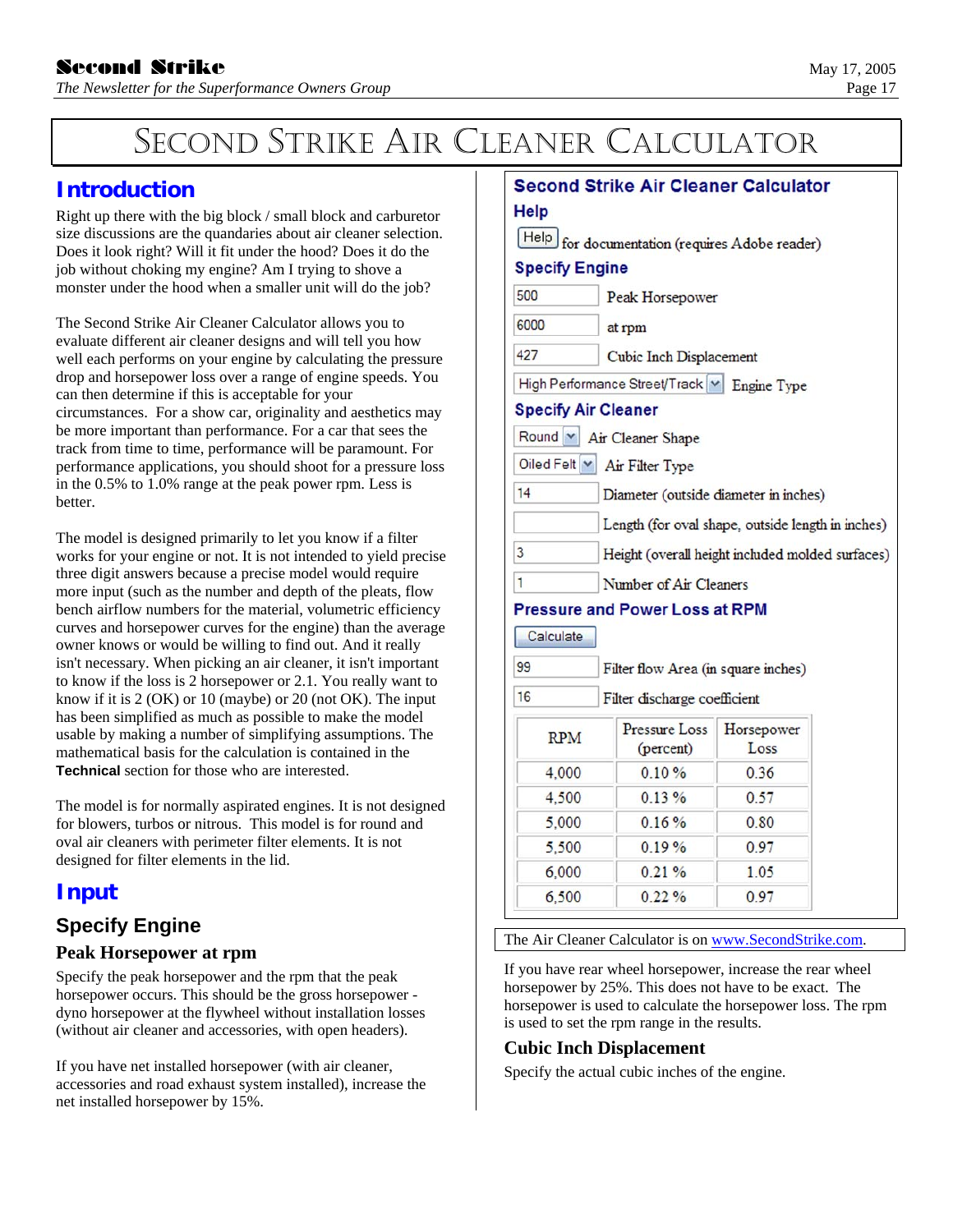# $\bf \color{red} 8c$ cond  $\bf \color{red} 8f$ rike May 17, 2005

*The Newsletter for the Superformance Owners Group* **Page 18 Page 18 Page 18** 

## **Engine Type**

The engine type is used to approximate the volumetric efficiency (VE) curve. See the **Technical** section for details.

# **Specify Air Cleaner**

## **Air Cleaner Shape**

Two shapes are currently supported, round and oval. See **Specs** below for examples

## **Air Filter Type**

Three types are currently supported.

| Foam | Standard type for the original Stelling $\&$       |
|------|----------------------------------------------------|
|      | Hellings air cleaner. Foam is typically oiled and  |
|      | is washable and reusable. It is not a particularly |
|      | good filter and is very restrictive.               |

**Paper** Standard for most original equipment and aftermarket air cleaners. Typically offers high filtration. Moderate restriction. Not washable or reusable. Inexpensive.

**Oiled Felt** Offered by K&N and others. Washable and reusable. Medium filtration. Low restriction. Pretty expensive.

Check the output section for the discharge coefficient of the filter element you selected. The pressure drop is directly related to the discharge coefficient. Lower is better.

### **Diameter**

The outside diameter of the filter element for the round air cleaners. The outside width of the filter element for the oval air cleaners.

For stamped steel air cleaner housings, the diameter of the filter element is about the same as the housing. For cast aluminum housings, the filter element diameter, length, and height are approximately 0.3" less than the same dimensions for the housing. Input the filter element dimensions into the model.

## **Length**

The overall outside length of the filter element. Specified for oval air cleaners only.

## **Height**

The overall physical height of the filter element, including any molded surfaces.

Paper and oiled felt filter element typically have a built in molded rubber base and top. These moldings are typically 3/8" thick, so for paper and oiled felt 3/4" is automatically subtracted from the input physical height by the model to calculate the actual flow area.

Foam elements typically do not have the molded top and bottom and the model uses the full physical height to calculate the flow area.

Check the output section for the calculated flow area.

## **Number of Air Cleaners**

Some engines have more than one air cleaner. A two 4-barrel setup might have one oval air cleaner or two small round air cleaners. A four 2-barrel Weber setup might have a single air cleaner, two air cleaners – one for each bank, four air cleaners – one for each carburetor, or even eight air cleaners – one for each stack. The flow area for each filter is multiplied by the number of air cleaners to get the filter flow area.

# **Results**

Click on the calculate button to calculate the results for your input.

# **Filter Flow Area and Discharge Coefficient**

Flow area and discharge coefficient are the two most important factors determining the pressure loss and horsepower loss.

The filter flow area is based on the dimensions, air cleaner shape, air filter type, and number of air cleaners. A higher flow area will reduce the flow speed and thereby reduce the pressure loss. When comparing two air cleaners, the one with the higher flow area will give better results, all else being equal.

The filter discharge coefficient is a measure of the flow efficiency of the filter element. The air filter type determines the discharge coefficient. All else being equal, the filter with the lower discharge coefficient will have a lower pressure loss and horsepower loss.

See the **Technical** section following for the flow area calculation and discharge coefficient technical definition.

# **Pressure Loss and Power Loss at RPM Table**

The pressure loss is expressed as a percentage of atmospheric pressure. A one percent loss in pressure translates into a one percent loss in airflow, which translates into a one percent horsepower loss.

The horsepower loss is based on the estimated horsepower at the stated rpm and the calculated pressure loss. The power curve is approximated from the stated peak horsepower and rpm.

Results are shown from 2,000 rpm below the specified rpm to 500 rpm above.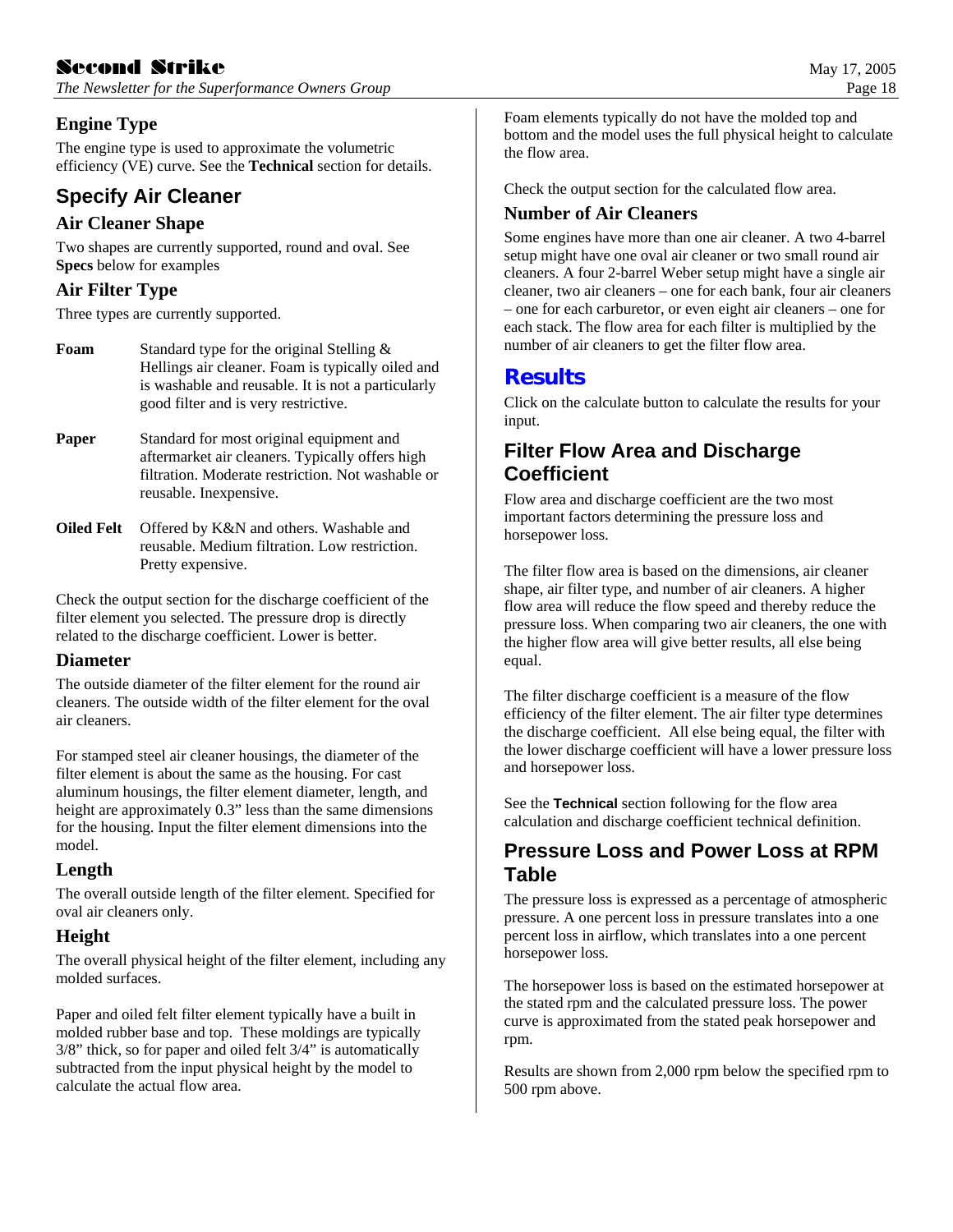# **Specs for Commonly Used Air Cleaners**

# **Round**

**Stelling & Hellings Calculated According & Hellings Calculated According to**  $\alpha$  **<b>Calculated According & Hellings** 



Air Cleaner Shape: Round Housing diameter: 8 inches Standard element: Foam 1.75 inches high

#### **Ford Round 13" Air Cleaner**



Ford Part No: M-9600-A302 Filter length: 20.8 inches Air Cleaner Shape: Round Standard element: Housing diameter: 13 inches Paper 1.75 inches high Standard element: Available elements: Paper 2.75 inches high Oiled felt 1.81 inches

#### **Ford Round 14" Air Cleaner**



Ford Part No: M-9600-P302 Air Cleaner Shape: Round Housing diameter: 14 inches Standard element: Ford Part No: M-9600-R302<br>
Paper 1.75 inches high Ford Part No: M-9600-R302<br>
Available elements: Available elements:

Note: Photographs are approximately the same scale for a control of the Standard element. comparison purposes.

**Cobra Oval Air Cleaner** 



Ford Part No: M-9600-C302 Air Cleaner Shape: Oval Hosing diameter: 10 inches Housing length: 21 inches Filter diameter: 9.5 inches Available elements: Oiled felt 3.00 inches high

#### **Ford Oval Air Cleaner**



Vande de Comentes.<br>
Oiled felt 2.3 inches high and the Housing diameter: 8.375 inches Oiled felt 3.1 inches high and the Housing length: 11.875 inches Oiled felt 3.1 inches high Housing length: 11.875 inches Oiled felt 3.1 inches high Element diameter: 8.125 inches Element length: 11.5 inches Element length: 11.5 inches Standard element: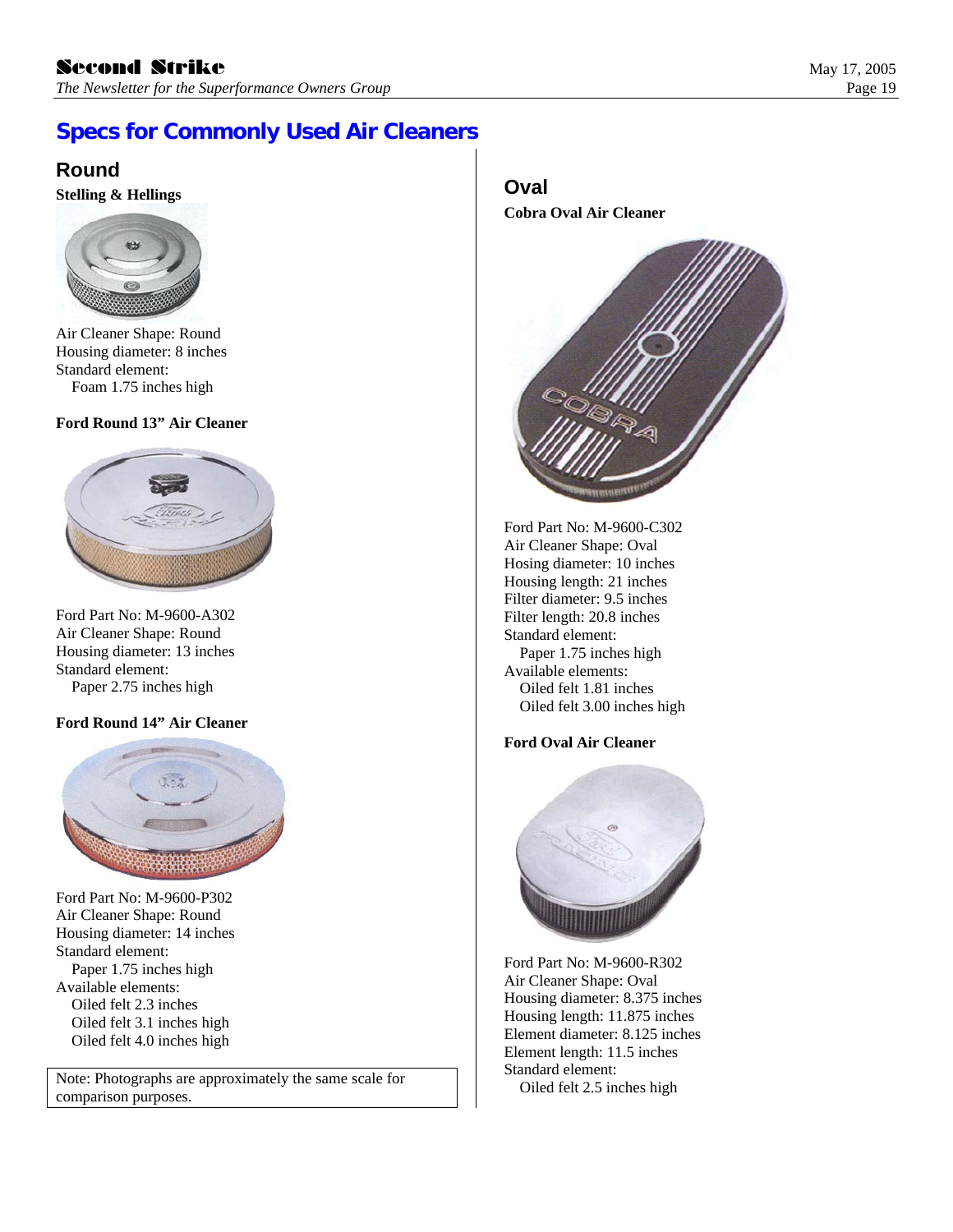# **Typical Air Filter Results**

|                | Air            |              |             |       |        |        |               | <b>Flow</b> | <b>Pressure</b> | <b>Power</b> |
|----------------|----------------|--------------|-------------|-------|--------|--------|---------------|-------------|-----------------|--------------|
| Case           | <b>Cleaner</b> | <b>Shape</b> | <b>Type</b> | Dia.  | Length | Height | <b>Number</b> | Area        | Loss            | Loss         |
| 1              | S&H            | Round        | Foam        | 8     |        | 1.75   |               | 44          | 9.3%            | 43.0         |
| $\overline{2}$ | S&H            | Round        | Foam        | 8     |        | 1.75   | 2             | 88          | 2.3%            | 11.6         |
| 3              | S&H            | Round        | Felt        | 8     |        | 2.4    |               | 41          | 1.2%            | 6.0          |
| $\overline{4}$ | Ford           | Round        | Paper       | 13    |        | 2.75   |               | 82          | 0.90%           | 4.5          |
| 5              | Ford           | Round        | Paper       | 14    |        | 1.75   |               | 44          | 3.1%            | 15.6         |
| 6              | Ford           | Round        | Felt        | 14    |        | 2.30   |               | 68          | 0.44%           | 2.2          |
| 7              | Ford           | Round        | Felt        | 14    |        | 3.00   |               | 99          | 0.21%           | $1.1\,$      |
| 8              | Ford           | Round        | Felt        | 14    |        | 4.00   |               | 143         | 0.10%           | 0.5          |
| 9              | Cobra          | Oval         | Paper       | 9.5   | 20.8   | 1.75   |               | 52          | 2.2%            | 11.0         |
| 10             | Cobra          | Oval         | Felt        | 9.5   | 20.8   | 1.81   |               | 56          | 0.66%           | 3.3          |
| 11             | Cobra          | Oval         | Felt        | 9.5   | 20.8   | 3.00   |               | 118         | 0.15%           | 0.7          |
| 12             | Ford           | Oval         | Felt        | 8.125 | 11.5   | 2.50   |               | 56          | 0.64%           | 3.2          |

#### **Table 1: Typical Results**

The results shown are for:

- 500 peak horsepower
- $\bullet$  6000 rpm
- 427 cubic inch displacement
- High performance street/track engine type Pressure loss and horsepower loss are shown at 6000 rpm.

Typical results are shown for a number of different elements in Table 1.

Cases 1, 2, and 3 are for the original Stelling & Hellings air cleaner. The small size allowed the air cleaner to fit in the "turkey pan" cold air box under the hood scoop. The small foam element (Case 1) has a whopping 9.3% pressure drop costing 43.0 horsepower. Dyno testing by Superformance owners shows that it may actually worse that this! Case 2 shows the addition of a second 4-barrel and the companion second air cleaner. The second air cleaner doubles the flow area and saves 31 horsepower. The second air cleaner is worth more horsepower than the second carburetor. It may be original, but even with two air cleaners; the Stelling & Hellings is unduly restrictive. It is recommended for show cars only. If you want to keep the turkey pan but are willing to deviate from originality, a 2.4 inch oiled felt element will help. It won't improve the area (remember foam doesn't have the top and bottom caps), but it will eliminate the restrictive foam element. The pressure loss is a bit high at 1.2%, but a whole lot better than 9.3%.

Case 4 is the 13" Ford unit with a paper element. The 13" diameter clears the larger distributors on small blocks and the tall 2.75" element flows better than the stock element on its 14" brother.

Cases 5, 6, 7, and 8 are for a 14 inch diameter round air cleaner. The standard 1.75 inch paper element is inadequate

for 427 cubic inches. The use of a 2.33 inch oiled felt element is quite acceptable as is the 3 inch element. Going to a 4 inch oiled felt element provides no real advantage and will cause hood clearance problems even on a small block with a dual plane manifold.

Cases 9, 10, and 11 are for the Cobra oval air cleaner. The standard 1.75 inch paper element is inadequate for 427 cubic inches. The use of the 1.81 inch oiled felt element is adequate, even for an engine of this size. The 3 inch oiled felt element is a tight fit on a small block with a dual plane manifold. Use of the 3 inch element on a big block requires extensive modifications to the housing. It may not be worth it for the gain of a couple of horsepower.

Case 12 is for the Ford oval air cleaner favored by 460 big block owners. The shorter oval shape allows it to snug up into the hood scoop for hood clearance. With the standard 2.5 inch oiled felt element, it is quite adequate for a 427 CID engine. Even with the massive 625 horsepower 514, the pressure drop at the 6250 rpm horsepower peak is only 1.0% with a power loss of only 6.3, still quite acceptable.

# **Air Cleaner Shape Considerations**

The Second Strike Air Cleaner Calculator calculates pressure drop across the filter element. However, the air cleaner housing is more than two slabs of metal holding the element on top of the carburetor as this modified NASCAR housing shows.

The Holley HP carburetor used in NASCAR is chokeless with no air horn. The smooth inlet shape begs for an equally aerodynamic air cleaner housing. NASCAR uses such a housing available from CV Products (CV1511).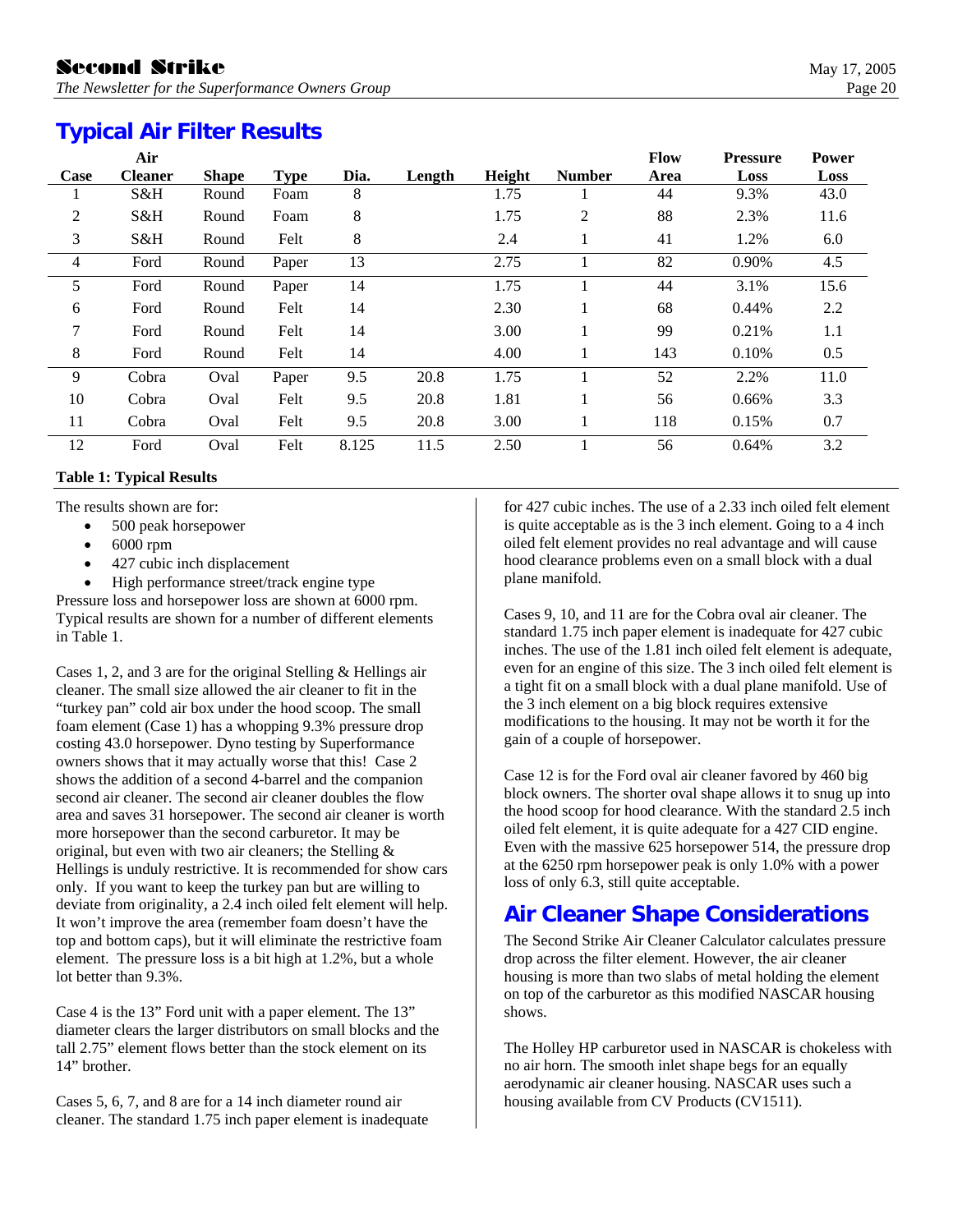# $\textbf{Second} \quad \textbf{Strike} \quad \text{May 17, 2005}$

*The Newsletter for the Superformance Owners Group* **Page 21 Page 21 Page 21** 

The contoured shape has two purposes. It turns the air gently to head straight down into the chokeless HP carburetor. It also drops down 1.7" over the carburetor allowing the use of a tall filter element.



The domed top is contoured to match the base as can be seen from the domed shape and deeply recessed hold down nut.



The chokeless carburetor and aerodynamic case can save as much as 20 horsepower in installation losses.

The unit uses a 14 inch diameter element. With a 3 inch tall K&N element, it has 1 inch of hood clearance for a 351W with dual plane manifold.

# **Technical**

Technical types will like this section. Others can use it as a non-addicting sleeping tonic on restless nights.

# **Horsepower Loss from Airflow Restriction**

The pressure loss  $\Delta p$  from airflow passing through a restriction is directly related to the dynamic pressure, q, of the airflow.

$$
\Delta p = C d \times q
$$

The discharge coefficient, Cd, is a measure of the efficiency of air flowing though an obstruction. The lower the Cd, the more efficiently the air moves through the obstruction.

The pressure loss is typically stated as a fraction of the atmospheric pressure, p.

$$
\Delta p / p = C d \times \frac{q}{p}
$$

The term  $\Delta p / p$  is a decimal fraction, i.e. 0.01 means a 1% pressure drop. In working with normally aspirated engines, a 1% pressure drop in the intake side will cause approximately a 1% loss in horsepower.

The dynamic pressure is defined as:

$$
q = 1/2 \times \rho \times V^2
$$

The term  $\rho$  or rho is the atmospheric density. V is the flow speed in ft/sec. The speed can be expressed in terms of SCFM, the airflow in standard cubic feet per minute.

$$
V = \frac{SCFM}{60} \times \frac{144}{Area}
$$

where the flow area is in sq. in.

For standard sea level atmospheric conditions:

| $p =$    | 29.92    | inches Hg    |
|----------|----------|--------------|
|          | 406.8    | inches $H2O$ |
|          | 14.70    | lbf/sq.in.   |
|          | 2,116    | lbf/sq.fit.  |
| $\rho =$ | 0.002378 |              |

If we combine these equations and resolve the constants, then for standard atmospheric conditions: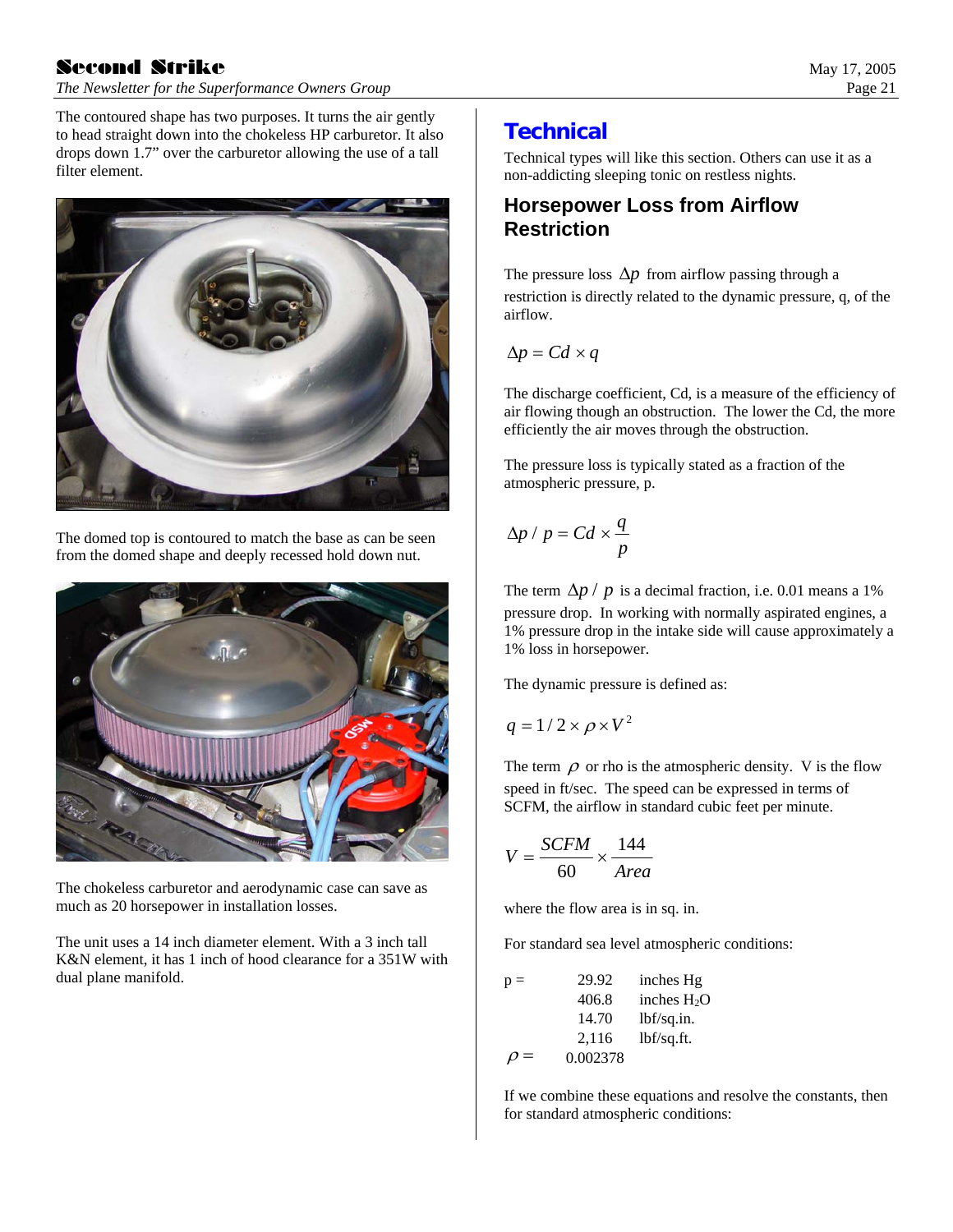## Second Strike

*The Newsletter for the Superformance Owners Group* 

$$
\Delta p / p = C d \times \left[ \frac{SCFM}{Area \times 556} \right]^2 \tag{1}
$$

The SCFM can be expressed in terms of displacement (CID), engine speed (RPM) and volumetric efficiency (VE):

$$
SCFM = \frac{CID \times RPM \times VE}{2 \times 1728}
$$

In terms of displacement and engine speed:

$$
\Delta p / p = C d \times \left[ \frac{CID \times RPM \times VE}{Area \times 1,921,000} \right]^2 \tag{2}
$$

Equations (1) and (2) apply to any device, air cleaner housing, air cleaner element, carburetor, intake manifold, cylinder head, inlet valve, as well as exhaust system components. The pressure loss, and subsequent horsepower loss, can be calculated once the flow area and the discharge coefficient are known.

# **Flow Area**

### **Paper and Oiled Felt**

Paper and oiled felt filter element typically have a built in molded rubber base and top. These moldings are typically 3/8" thick, so for paper and oiled felt 3/4" is subtracted from the input physical height by the model to calculate the actual flow area.

For round elements:

 $Area = \pi \times diameter \times (height - .75)$ 

For oval elements:

 $\times$  (height - .75)  $Area = (\pi \times diameter + 2 \times (length - diameter))$ 

#### **Foam**

Foam elements typically do not have the molded top and bottom and the model uses the full physical height to calculate the flow area.

For round elements:

 $Area = \pi \times diameter \times height$ 

For oval elements:

$$
Area = (\pi \times diameter + 2 \times (length - diameter))
$$

*height*

# **Discharge Coefficient**

K&N supplies the following airflow's for their air cleaner element and competitive elements.

| Element    | <b>SCFM</b> |
|------------|-------------|
| Foam       | 376         |
| Paper      | 508         |
| Oiled Felt | 887         |

The stated pressure drop is  $1.5$ " of  $H<sub>2</sub>O$ . Hence

$$
\Delta p / p = 1.5 / 407 = 0.00369
$$
.

The test air cleaner element is round, 12 inches in diameter and 3.5 inches high. The flow area for paper and oiled felt is 104 sq. in. The flow area for the foam element is 132 sq. in.

Rearranging equation (1) to determine the discharge coefficient, we get:

$$
Cd = \Delta p / p \times \left[ \frac{Area \times 556}{SCFM} \right]^2
$$

From this equation, the Cd for the air filter elements is calculated as:

| <b>Filter Type</b> | Cd  |
|--------------------|-----|
| Foam               | 140 |
| Paper              | 47  |
| Oiled Felt         | 16  |

This means that based on K&N data, paper is 3 times as restrictive as oiled felt and foam is 9 times as restrictive as oiled felt.

It should be noted that the discharge coefficient depends on a number of factors besides the class material, including filter design, number and depth of pleats, and composition of the material. A filter with more pleats or deeper pleats could have a lower discharge coefficient. Wix makes a NASCAR grade oiled felt air cleaner with less restriction (and less filtering) than the K&N element of the same size.

Using one discharge coefficient for each type of material is better than using one discharge coefficient for all types, but it is still an approximation. The discharge coefficients should only be taken as approximations only, not highly precise numbers. Since the pressure loss and the horsepower loss are directly related to the discharge coefficient, these results should only be taken as approximations as well.